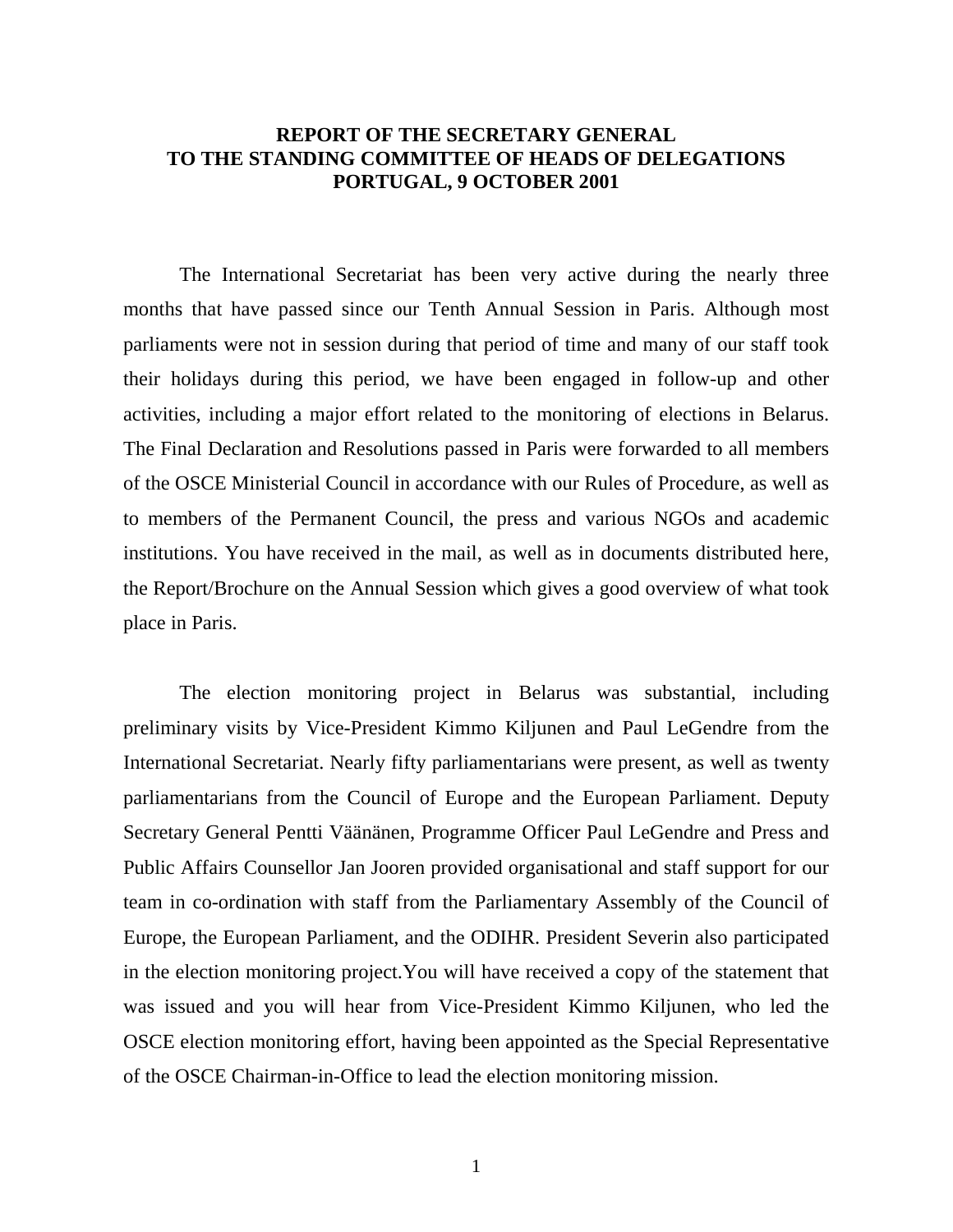President Severin made an appearance at the Permanent Council in Vienna in late August and shared his views about the role of the Parliamentary Assembly with the representatives of the governments of the Participating States. His speech is available along with other documents on the tables. He was accompanied by Deputy Secretary General Pentti Väänänen and Presidential Adviser Gustavo Pallares. They also participated the next day in a special Permanent Council working group to discuss proposals for strengthening the OSCE.

In early September President Severin spent a week in Copenhagen on a working visit to the International Secretariat. During his visit, President Severin also visited the International Rehabilitation Council for Torture Victims. He also met with our team of Research Fellows as well as individual members of the staff to discuss their areas of responsibility, particularly those who are in charge of the areas which he expects to visit in the next few months. This was the fourth such working visit that President Severin has made to the International Secretariat. He also attended a meeting on the Stability Pact in Brussels in mid-September and had several bilateral meetings, including with EU High Representative for Common Foreign and Security Policy Javier Solana. He was accompanied by Presidential Adviser Gustavo Pallares. As I reported in Paris, Mr. Severin has been a particularly active President. His extensive activities and travels have been supported by virtually all the substantive members of the staff of the International Secretariat, as well as our Research Team. The staff has organised most of his visits and meetings, providing Talking Points and draft Speeches for his various activities.

I should also say that a great amount of staff time has been devoted to assisting with the organisation of meetings, particularly the Conference on Migration which will take place here during the next two days. Our Portuguese hosts have provided us with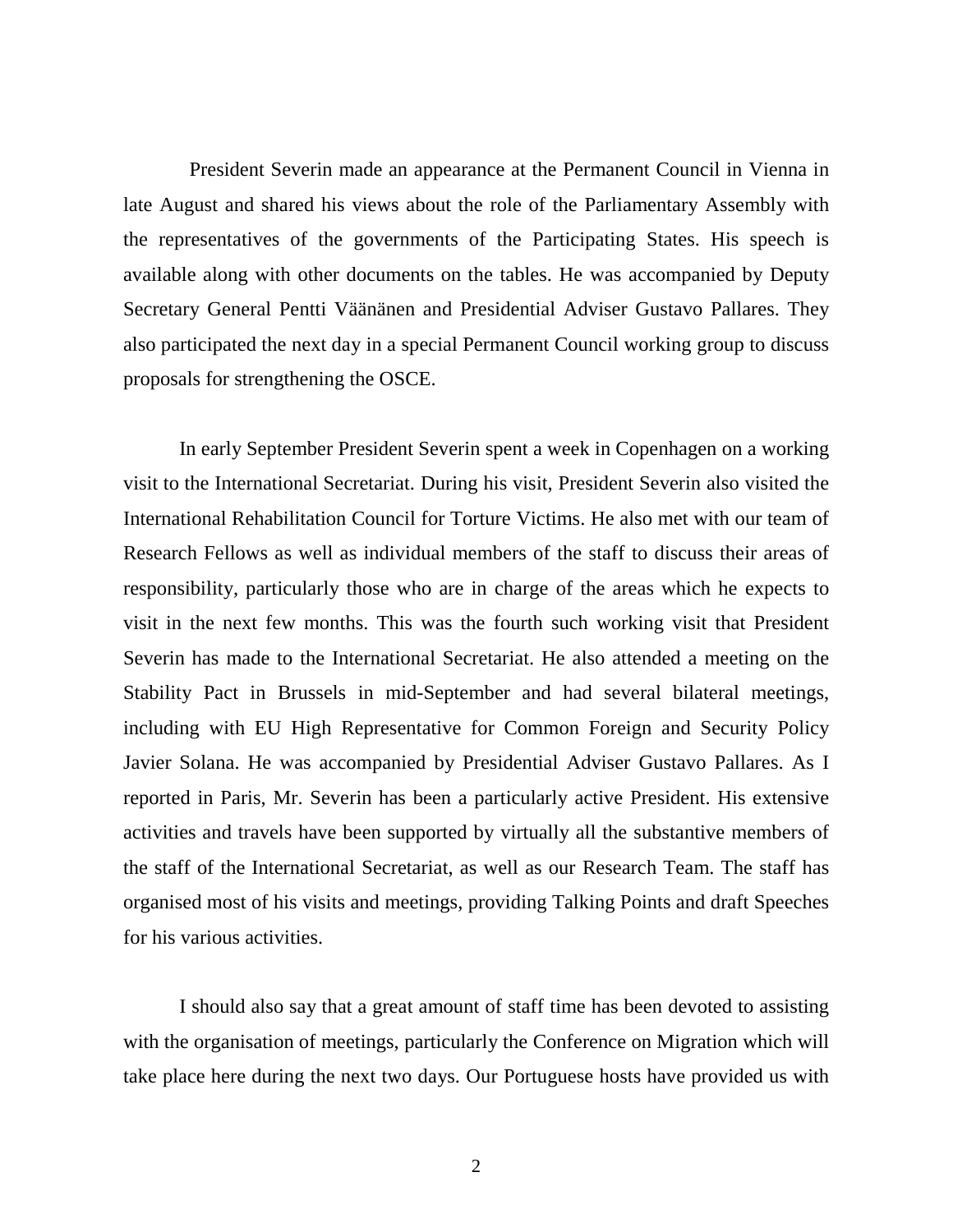a magnificent setting and an excellent facility for our deliberations. They are very efficient and generous hosts. Deputy Secretary General Vitaly Evseyev, who is in charge of organising our meetings, has done a superb job putting together the programme for the Conference and I am sure it will provide a very interesting exchange of views. Gina Dark, our Conference Co-ordinator, has, of course, done most of the detailed work and logistics and has also done an outstanding job. I regret to inform you that Gina will be leaving the International Secretariat in a few weeks to take a new and challenging job in Paris. She will be difficult to replace, not only because of her energy and cheerful efficiency, but because she has also maintained fluency in three languages and has become well-known to the Secretaries of Delegations with whom she has worked closely for nearly three years. We will truly miss her presence in the Secretariat.

Three members of the International Secretariat – Deputy Secretary General Pentti Väänänen, Programme Officer Tina Schøn and Programme Officer Paul LeGendre – participated in the ODIHR Human Dimension meeting which took place in Warsaw from the  $17<sup>th</sup>$  to the  $27<sup>th</sup>$  of September. Each of them actively participated in the sessions during their presence in Warsaw and held a number of meetings on the periphery with various NGOs, who were among the main participants in the Review Meeting. Our staff general conclusion, however, was that the value of these annual review meetings is becoming increasingly questionable due to the lack of high-level participation from governments and the fact that several NGOs have expressed their dissatisfaction with the lack of follow-up to ODIHR review meetings.

As I predicted in my report to the Annual Session in Paris, we have had some difficulties with the OSCE Structures in Vienna as a reaction to the establishment of the Assembly's new ad hoc committee on transparency and accountability, as well as President Severin's continuing campaign to correct the democratic deficit in the OSCE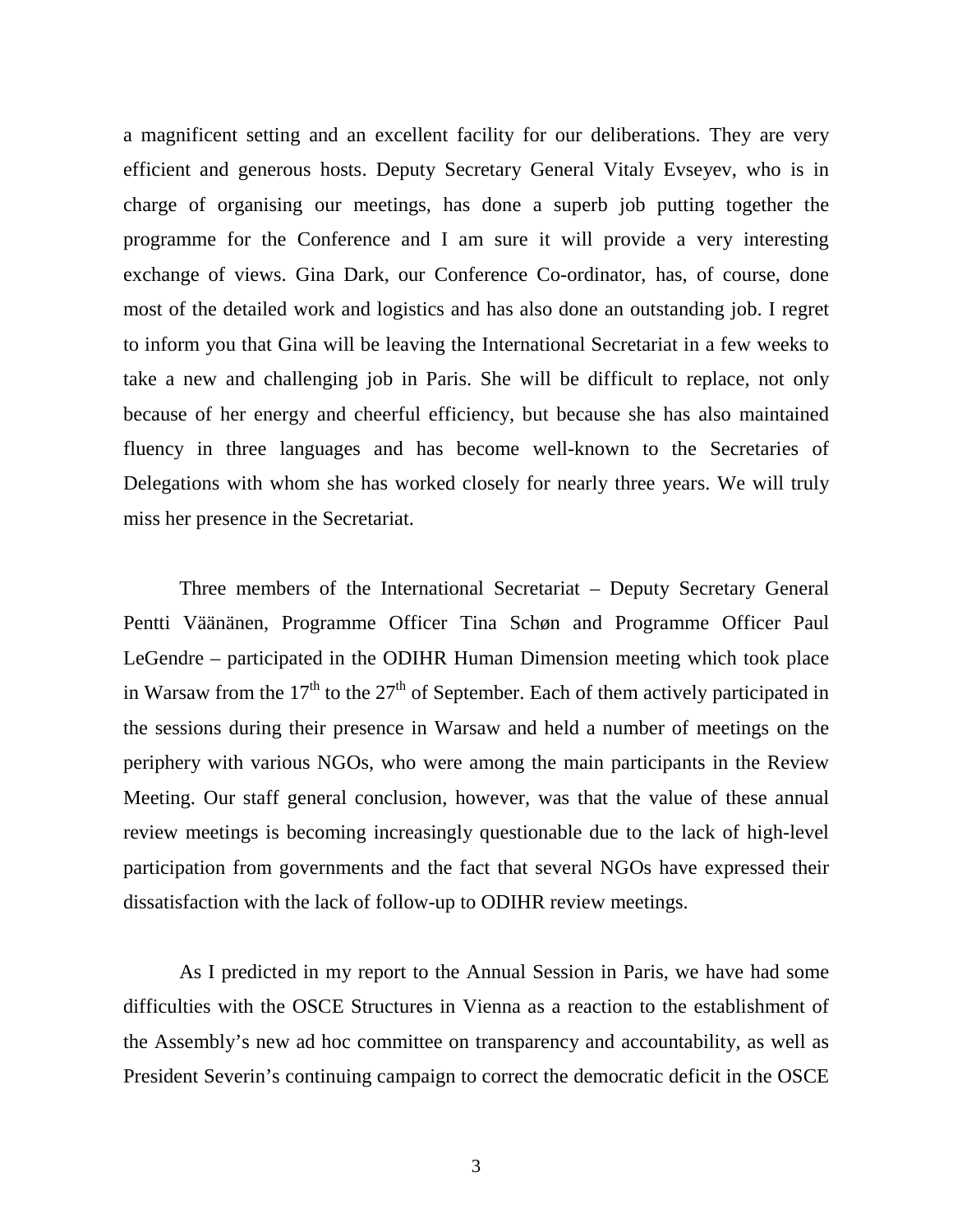and provide more openness, transparency and accountability in its Institutions. You have received copies of President Severin's speeches in both Paris and at the Permanent Council. They reflect the positions that he, his predecessors, and the Assembly have taken during the past few years. Some difficulties and apprehensions were understandably reflected in the relations between the International Secretariat in Copenhagen and the Secretariat in Vienna. Although we had always previously had a very good working relationship with Secretary General Kubiš, as well as with his predecessors, the attention drawn by President Severin to the unfavourable Audit Reports of 1999 and 2000 caused a very critical and defensive reaction in Vienna. Last week, however, I accepted an invitation from Secretary General Kubiš to meet with him in Vienna to try to put the misunderstandings behind us and to find ways to bring about improved communication and co-operation in the future. Deputy Secretary General Pentti Väänänen and I spent a full day in Vienna, including more than five hours with Secretary General Kubiš, as well as with the Chairman and other members of the Permanent Council. We had what could be described as a full and frank exchange of views, including a written response to letters and statements about our International Secretariat which had previously been circulated to the Permanent Council by Secretary General Kubiš. He fully understood the need for a written response and duly circulated our response to the Permanent Council in Vienna at the conclusion of our meetings. Pentti and I believe that these were useful meetings and that we have now cleared the air and have opened the way for productive and fruitful co-operation in the months ahead. That is not to say that there will not be some difficulties in the future, because there continues to be – at least among several Ambassadors on the Permanent Council – great resistance to the Assembly's efforts to correct the democratic deficit in the OSCE and to provide more openness, transparency and accountability in its Institutions. I am sure that that will continue to be a subject of discussions and negotiation between the governmental and parliamentary sides of the OSCE in the future.